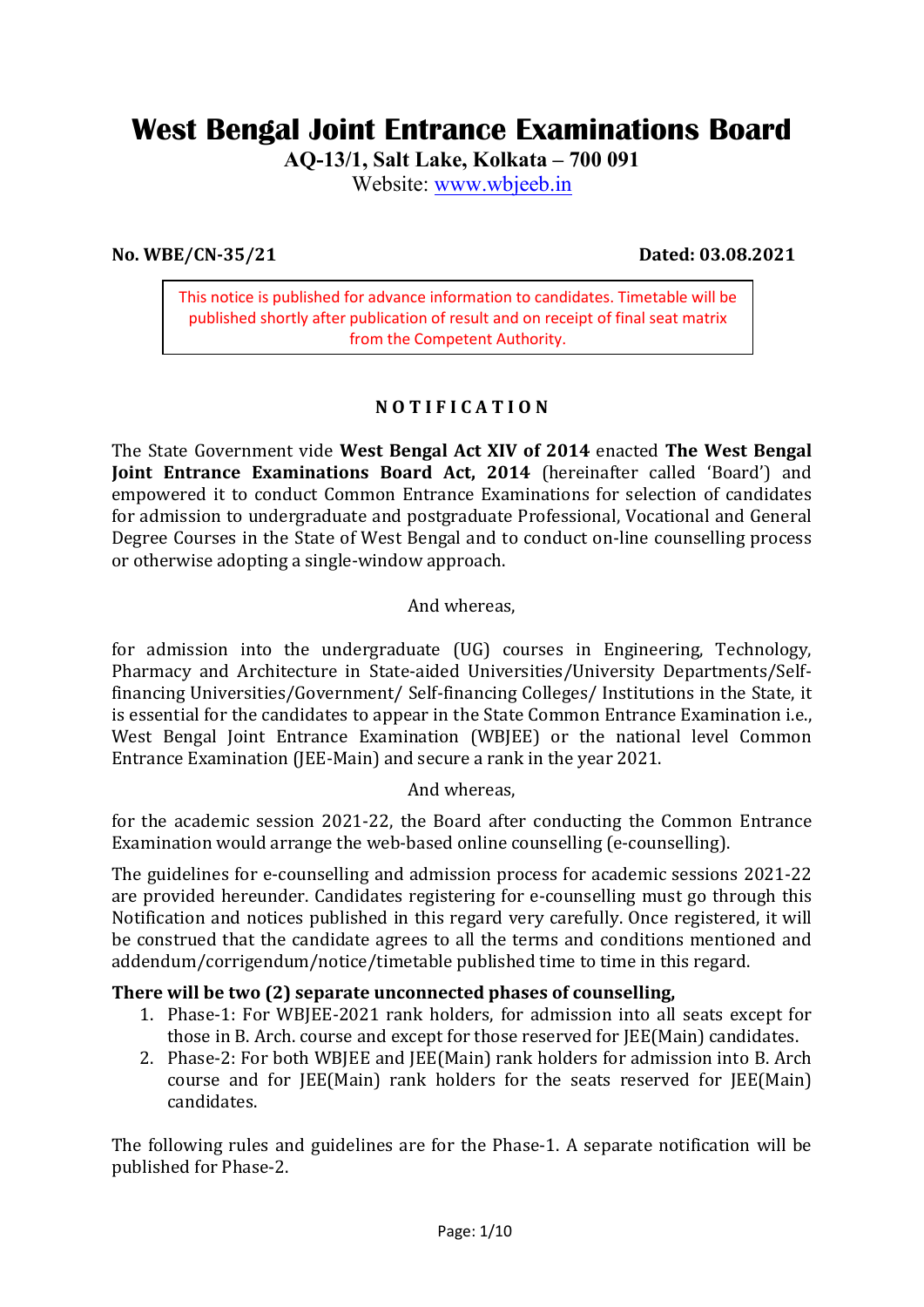|     |               | <b>Rules and guidelines</b>                                                                                                                                                                                                                                                                         |
|-----|---------------|-----------------------------------------------------------------------------------------------------------------------------------------------------------------------------------------------------------------------------------------------------------------------------------------------------|
| 1.0 | a)            | All aspects of the counselling (registration, choice filling, allotment,<br>payment of seat acceptance fee, provisional admission etc.) will be in<br>centralized online process only.                                                                                                              |
|     | b)            | The counselling will be for admission in the institutes and courses as<br>mentioned in the approved seat matrix received from the Competent<br>Authority and published in Board's web site www.wbjeeb.nic.in.                                                                                       |
|     | c)            | Any candidate meeting the eligibility criteria and securing a rank<br>(GMR/PMR) in the common entrance test (WBJEE-2021) held for the<br>purpose can register.                                                                                                                                      |
|     | $\mathbf{d}$  | There will be three rounds of counselling namely, Allotment, Upgradation<br>and Mop-Up.                                                                                                                                                                                                             |
|     | e)            | Registration is allowed only at the beginning of 1 <sup>st</sup> round. Registration is<br>mandatory for counselling and admission. A non-registered candidate<br>will NOT be allotted any seat at any round under any circumstances.                                                               |
|     | f)            | Registration fee for counselling is ₹300 only.                                                                                                                                                                                                                                                      |
|     | g)            | The Board will not convert any vacant seat in any reserved categories i.e.,<br>SC, ST, OBC-A and OBC-B and PwD to general/unreserved category in any<br>round of this counselling.                                                                                                                  |
|     |               | h) As per AICTE guidelines, vacant seats under the TFW category will not be<br>converted to general/unreserved category.                                                                                                                                                                            |
| 2.0 |               | <b>Registration:</b>                                                                                                                                                                                                                                                                                |
|     |               | a) Candidates need to provide necessary personal details, academic details,<br>bank account details (for in case of any refund), address, etc.                                                                                                                                                      |
|     |               | b) Candidate must provide his/her roll number and rank for WBJEE-2021 and<br>also provide following academic information,                                                                                                                                                                           |
|     |               | i. Full marks and obtained marks in class-X English.                                                                                                                                                                                                                                                |
|     |               | ii.<br>Overall full marks and obtained marks in aggregate in class-XII as<br>per the mark sheet.                                                                                                                                                                                                    |
|     |               | iii.<br>Full marks and obtained marks in class-XII English, Physics,<br>Chemistry, Mathematics, and other relevant subjects. If a subject is<br>not applicable for any candidate, he/she may select "NA".                                                                                           |
|     | $\mathcal{C}$ | Candidates must be cautious about all inputs provided by him/her. There is<br>no provision in the system to make any correction except by the candidate<br>himself/herself. Hence if no seat is allotted due to wrong input given by the<br>candidate, WBJEEB will not be responsible for the same. |
|     |               | d) No request for change in any category/sub-category will be entertained<br>after the last date of registration.                                                                                                                                                                                   |
| 3.0 |               | <b>Choice filling:</b>                                                                                                                                                                                                                                                                              |
|     | a)            | During registration, once academic scores are given, the candidate can view                                                                                                                                                                                                                         |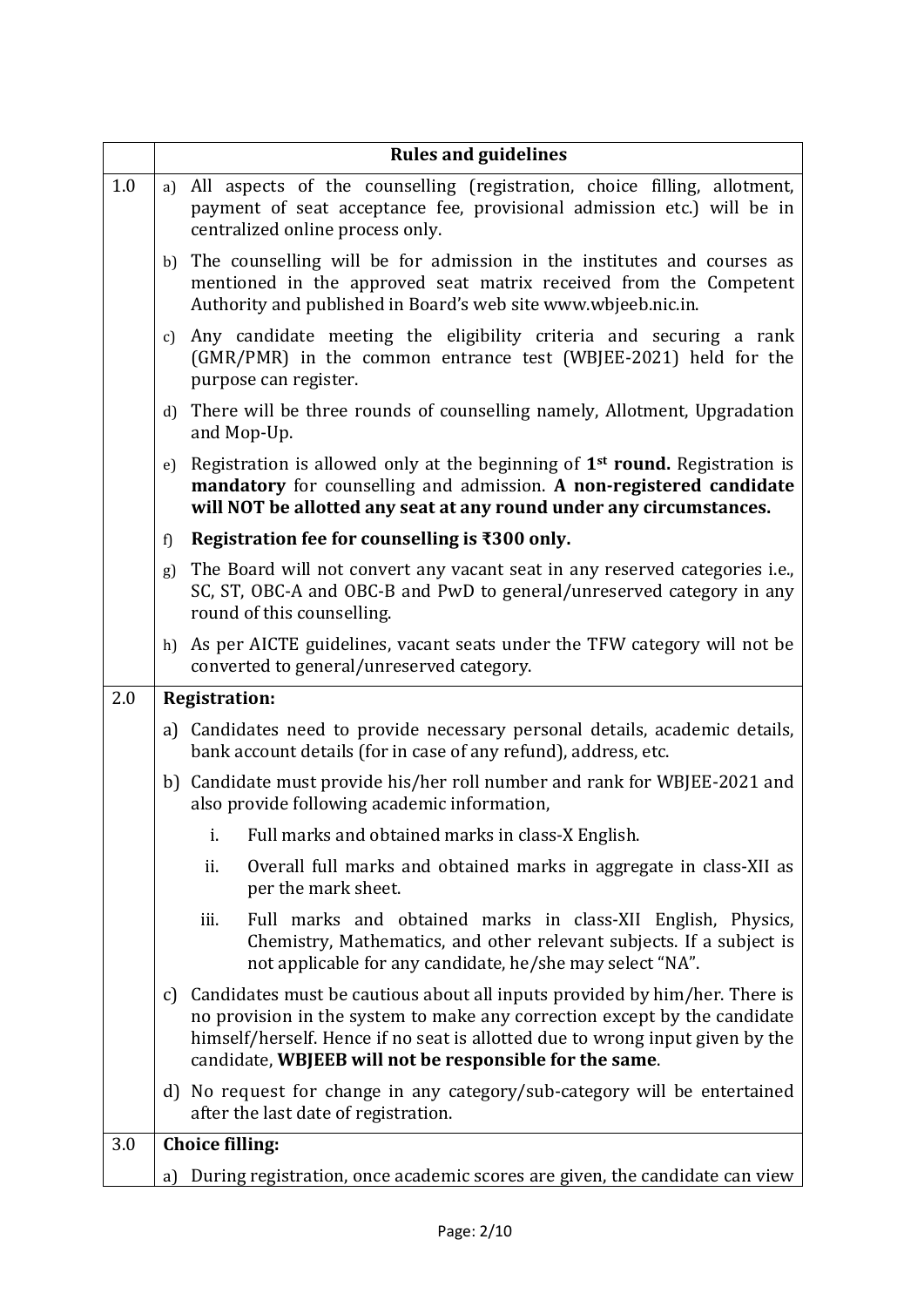|     |    | all choices of institutes and courses available to him/her according his/her<br>eligibility criteria based on the inputs provided by him/her.                                                                                                                                                                                                                                                                                                                               |
|-----|----|-----------------------------------------------------------------------------------------------------------------------------------------------------------------------------------------------------------------------------------------------------------------------------------------------------------------------------------------------------------------------------------------------------------------------------------------------------------------------------|
|     |    | b) After selecting institutes/courses, the candidate will arrange his/her<br>choices in order of his/her priority.                                                                                                                                                                                                                                                                                                                                                          |
|     | c) | If a candidate does not give any choice, obviously he/she will not be given<br>any allotment.                                                                                                                                                                                                                                                                                                                                                                               |
|     |    | d) The choices are shown in alphabetic order to make search easy. Candidate<br>can also search type of institute wise, branch wise etc.                                                                                                                                                                                                                                                                                                                                     |
|     |    | e) TFW seats are shown as separate choice for every institute and every<br>branch, wherever applicable. For example, if a candidate is ready to accept<br>either TFW or Non-TFW seat in some institute in some branch then he/she<br>must select both. If he/she selects only non-TFW seat, he /she will not be<br>allotted any TFW seat even if available. Similarly, if he/she selects only TFW<br>seat, he /she will not be allotted any non-TFW seat even if available. |
|     | f) | Candidates must be very judicious and cautious while selecting the<br>choices. Candidates are advised to select maximum possible number<br>of institutes/ branches. This ensures that he/she always gets an<br>allotment. The candidate can always opt for UPGRADATION after<br>accepting the current allotment. CANDIDATES ARE ADVISED THAT<br>THEY MUST SELECT AT LEAST 20 CHOICES.                                                                                       |
| 4.0 |    | <b>Choice locking:</b>                                                                                                                                                                                                                                                                                                                                                                                                                                                      |
|     |    | a) Candidate must lock his/her choices within a pre-announced date.<br>Candidate can also take a printout of his/her locked choices.                                                                                                                                                                                                                                                                                                                                        |
|     |    | b) If a candidate fails/forgets to lock his/her choices within the pre-<br>announced deadline, his/her last saved choices will be considered final<br>and will be locked.                                                                                                                                                                                                                                                                                                   |
| 5.0 |    | Round-1: Allotment.                                                                                                                                                                                                                                                                                                                                                                                                                                                         |
|     |    | a) Allotment of 1 <sup>st</sup> round will be declared on a pre-scheduled date.                                                                                                                                                                                                                                                                                                                                                                                             |
|     |    | b) Allotment is given based on information provided by the candidate. If at<br>any stage it is found on scrutiny that the applicant is otherwise<br>ineligible for the allotment, his/her allotment/admission shall be<br>treated as cancelled.                                                                                                                                                                                                                             |
|     | C) | Candidates will login to check their allotment. The allotment status will<br>show the institute and course in which he/she has been allotted a seat.                                                                                                                                                                                                                                                                                                                        |
|     | d) | The candidate must pay a <b>seat acceptance fee of <math>\overline{5000}</math></b> /- (Rupees five<br>thousand only), download the allotment letter failing which he/she will not<br>be considered for seat allotment in any future round.                                                                                                                                                                                                                                 |
|     | e) | Thereafter the candidate must report to the allotted institute with the<br>allotment letter and all other documents for verification, failing which<br>he/she will <b>not</b> be considered for seat allotment in any future round.                                                                                                                                                                                                                                         |
|     | f) | If a candidate wishes, he/she can withdraw from the e-counselling provided<br>he/she has not completed PI reporting.                                                                                                                                                                                                                                                                                                                                                        |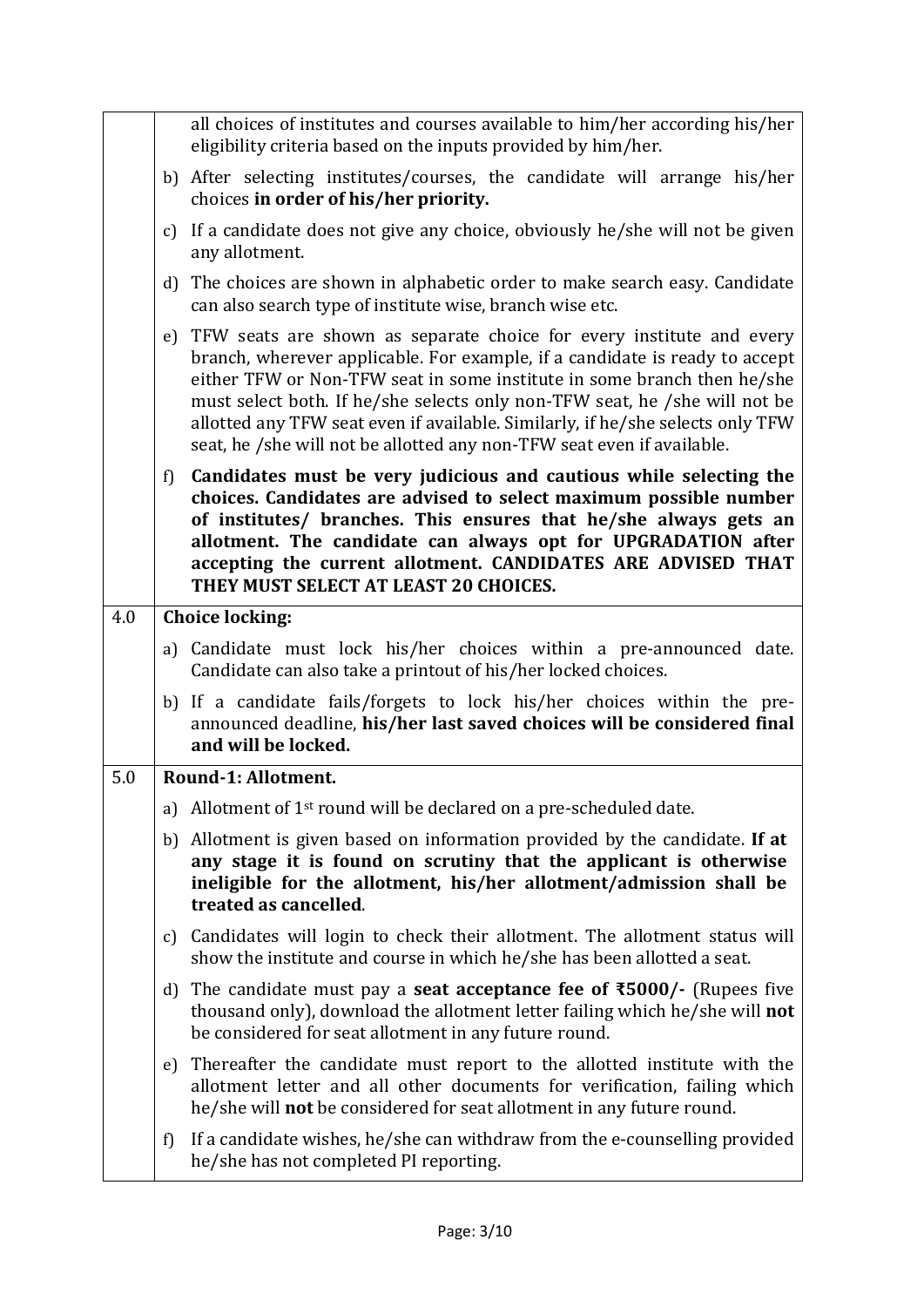|    | <b>Document verification:</b>                                    |                                                                                                                                                                                                                                                                                                       |
|----|------------------------------------------------------------------|-------------------------------------------------------------------------------------------------------------------------------------------------------------------------------------------------------------------------------------------------------------------------------------------------------|
| a) | documents.                                                       | Candidates will report to the institute (where he/she has been allotted a<br>seat) within the days as notified, carrying printed copies of their allotment<br>letters and all academic and other documents for physical verification of                                                               |
|    | norms.                                                           | b) While visiting the institutes, candidates must follow necessary COVID                                                                                                                                                                                                                              |
| c) | attested copy of each.                                           | Candidates must carry following documents in original and one self-                                                                                                                                                                                                                                   |
| 1. | All candidates                                                   | Class 10 <sup>th</sup> admit card/birth certificate for<br>verification of date of birth.                                                                                                                                                                                                             |
| 2. | All candidates                                                   | Class 10 <sup>th</sup> mark sheet.                                                                                                                                                                                                                                                                    |
| 3. | All candidates                                                   | Class $12th$ mark sheet.                                                                                                                                                                                                                                                                              |
| 4. | domiciled<br><b>WB</b><br>candidates                             | Domicile certificate as per section 3.4, 3.4.1<br>and 3.4.2 of Information Bulletin.                                                                                                                                                                                                                  |
| 5. | SC/ST/OBC-A/OBC-B<br>candidates                                  | Respective category certificate<br>as<br>pr<br>sections 5.2 and 5.3 of Information Bulletin.                                                                                                                                                                                                          |
| 6. | PwD candidates                                                   | PwD certificate as per section 5.4 of<br>Information Bulletin.                                                                                                                                                                                                                                        |
| 7. | TFW candidates                                                   | Income certificate as per section 6.2 of<br><b>Information Bulletin.</b>                                                                                                                                                                                                                              |
|    | d) As a result of document verification,<br>in any future round. | (i) If a candidate is found not eligible for any course, his/her allotment<br>will be cancelled, and he/she will not be considered for seat allotment                                                                                                                                                 |
|    | round (if any) as a general candidate.                           | (ii) If a candidate is allotted a reserved category seat but he/she is unable<br>to produce proper category certificate, his/her current allotment will<br>be cancelled, and he/she will be automatically reconsidered in the next                                                                    |
| e) | upgradation choice.                                              | After successful document verification the candidate will give his/her                                                                                                                                                                                                                                |
|    |                                                                  | (i) If the candidate has been allotted a seat of his/her first choice, he/she<br>has no other option but to freeze his/her seat. Such candidates will opt<br>for upgradation = No and complete all admission formalities $[PI]$<br>reporting) of the respective institute and collect signed Physical |

- Reporting Receipt. Of course, such candidates can participate in the Mop-Up round, if any. On the other hand, if the candidate does not complete admission formalities (PI reporting), he/she will **not** be considered for seat allotment in any future round.
- (ii) If the candidate has been allotted a seat of his/her second or later choices he/she also can freeze his/her seat if he/she wishes and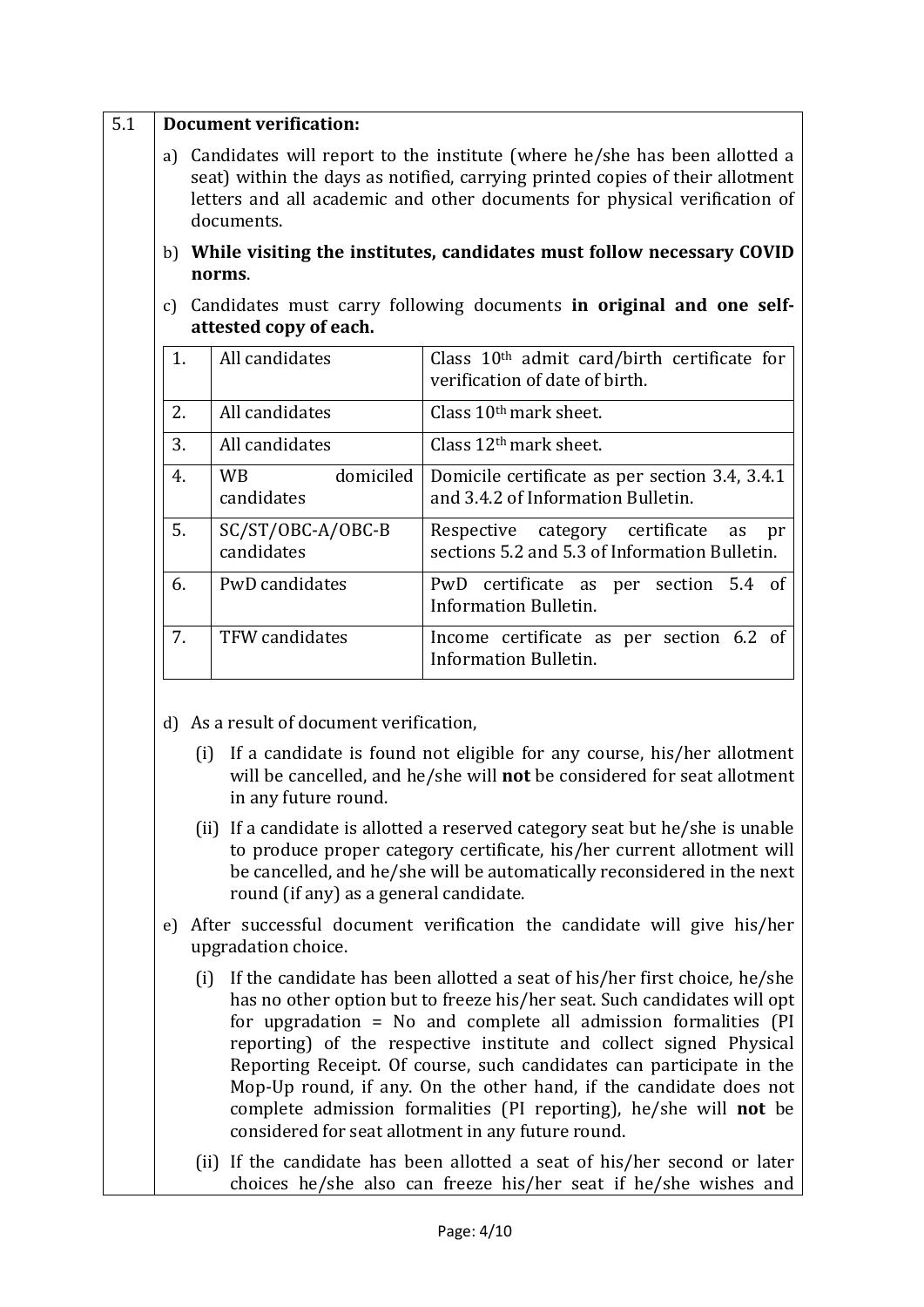|     |    | complete admission procedures and obtain the Physical Reporting                                                                                                                                                                                                                                                                                                                                                                                                                                                                               |
|-----|----|-----------------------------------------------------------------------------------------------------------------------------------------------------------------------------------------------------------------------------------------------------------------------------------------------------------------------------------------------------------------------------------------------------------------------------------------------------------------------------------------------------------------------------------------------|
|     |    | Receipt. Of course, such candidates can participate in the Mop-Up<br>round, if any.                                                                                                                                                                                                                                                                                                                                                                                                                                                           |
|     |    | (iii) If the candidate has been allotted a seat of his/her second or later<br>choices he/she can opt for upgradation = Yes if he/she wishes. Such<br>candidates will be considered for upgradation in 2 <sup>nd</sup> round.                                                                                                                                                                                                                                                                                                                  |
|     |    | (iv) If the candidate does not complete none of the above three options,<br>he/she will be considered not interested in admission and will not be<br>considered for any allotment in future.                                                                                                                                                                                                                                                                                                                                                  |
| 6.0 |    | Round-2: Upgradation.                                                                                                                                                                                                                                                                                                                                                                                                                                                                                                                         |
|     | a) | Following groups of candidates who have already successfully registered in<br>Round-1 will be considered in Round-2 namely,                                                                                                                                                                                                                                                                                                                                                                                                                   |
|     |    | Those who did not get any allotment in Round-1,<br>(i)                                                                                                                                                                                                                                                                                                                                                                                                                                                                                        |
|     |    | Those who paid seat acceptance fee, completed document verification,<br>(ii)<br>and opted for upgradation in Round-1.                                                                                                                                                                                                                                                                                                                                                                                                                         |
|     |    | (iii) Those whose allotment in Round-1 was cancelled due to non-<br>acceptance of category certificate.                                                                                                                                                                                                                                                                                                                                                                                                                                       |
|     |    | b) The allotment will be declared on the prescheduled date. Round-2 being the<br>last and final normal round, there is no scope of further upgradation.                                                                                                                                                                                                                                                                                                                                                                                       |
|     | c) | It is essential to note that if the allotment is upgraded, the earlier allotment<br>is cancelled, and the seat is allotted to other deserving candidates. As such,<br>the candidate cannot <b>reverse</b> the upgradation, i.e., he/she cannot claim<br>his/her earlier allotment back.                                                                                                                                                                                                                                                       |
|     |    | d) There can be following three outcomes of round-2 allotment.                                                                                                                                                                                                                                                                                                                                                                                                                                                                                |
|     |    | Allotment is upgraded to candidate's 1 <sup>st</sup> choice: The candidate must<br>(i)<br>report to the newly allotted institute and complete all admission<br>formalities (PI reporting) and collect signed Physical Reporting Receipt.<br>Of course, such candidates can participate in the Mop-Up round, if any.<br>On the other hand, if the candidate does not complete admission<br>formalities, he/she will not be considered for seat allotment in any<br>future round.                                                               |
|     |    | Allotment is upgraded but not to the 1 <sup>st</sup> choice OR allotment not<br>(ii)<br>upgraded at all: Such candidates may decide to join the institute of last<br>allotment and complete all admission formalities (PI reporting) and<br>collect signed Physical Reporting Receipt. Of course, such candidates<br>can participate in the Mop-Up round, if any. On the other hand, they<br>may decide <b>not</b> to join the institute of last allotment. In such case also,<br>the candidates can participate in the Mop-Up round, if any. |
|     |    | (iii) Candidate did not get any allotment in Round-1 and got fresh allotment<br>in Round-2: The candidate must pay seat acceptance fee and download<br>the allotment letter, failing which, he/she will not be considered for<br>seat allotment in any future round. Thereafter the candidate will report<br>to the institute for physical verification of documents. The outcome of                                                                                                                                                          |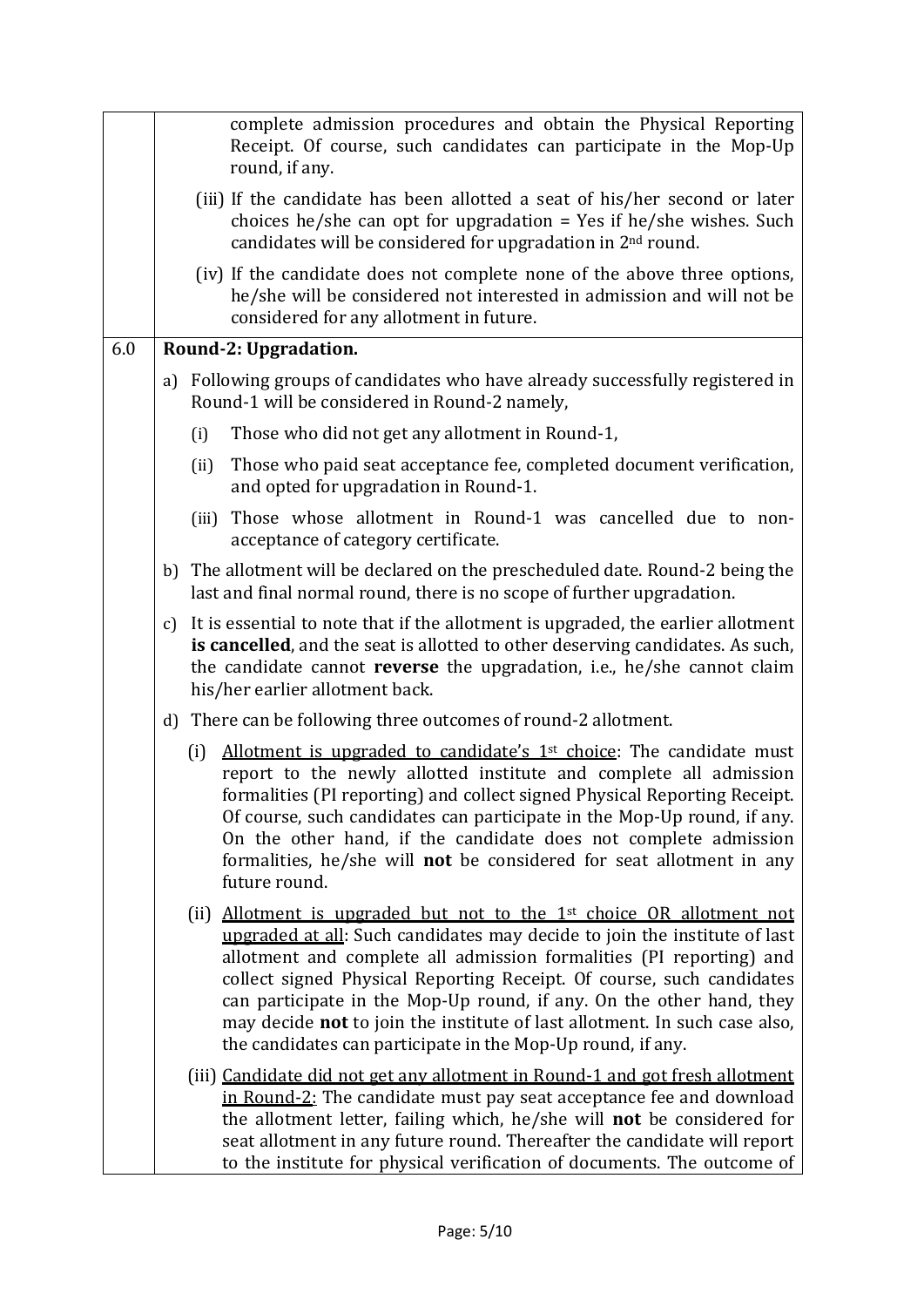|     | document verification can as follow.                                                                                                                                                                                                                                                                                                                                                                                                                                                                                                                                                                                                                                          |
|-----|-------------------------------------------------------------------------------------------------------------------------------------------------------------------------------------------------------------------------------------------------------------------------------------------------------------------------------------------------------------------------------------------------------------------------------------------------------------------------------------------------------------------------------------------------------------------------------------------------------------------------------------------------------------------------------|
|     | 1) If the candidate's documents are accepted, he/she may or may not<br>complete the admission. In either case, he/she will be eligible for<br>Mop-Up round, if any.                                                                                                                                                                                                                                                                                                                                                                                                                                                                                                           |
|     | 2) If the candidate is found not eligible for any course, he/she will not<br>be considered for seat allotment in any future round.                                                                                                                                                                                                                                                                                                                                                                                                                                                                                                                                            |
|     | 3) If the candidate is allotted a reserved category seat but he/she is<br>unable to produce proper category certificate, his/her allotment will<br>be cancelled. He/she may only participate in the Mop-Up round, if<br>any, as a general candidate                                                                                                                                                                                                                                                                                                                                                                                                                           |
|     | 4) If the candidate does not report for document verification, he/she<br>may only participate in the Mop-Up round, if any.                                                                                                                                                                                                                                                                                                                                                                                                                                                                                                                                                    |
|     | e) If a candidate wishes, he/she can withdraw from the e-counselling provided<br>he/she has not completed PI reporting.                                                                                                                                                                                                                                                                                                                                                                                                                                                                                                                                                       |
| 7.0 | Mop-up Round.                                                                                                                                                                                                                                                                                                                                                                                                                                                                                                                                                                                                                                                                 |
|     | a) Participation in Mop-Up round is optional.                                                                                                                                                                                                                                                                                                                                                                                                                                                                                                                                                                                                                                 |
|     | b) A candidate must consciously register for the mop-up round and pay a fee of<br>₹200 (Rupees three hundred only) and confirm his/her willingness to<br>participate in the mop-up round. Once a candidate confirms his/her<br>participation in Mop-Up round, the decision cannot be reversed.                                                                                                                                                                                                                                                                                                                                                                                |
|     | c) The participants in the Mop-Up round will be able to revise their choices of<br>institutes/branches if they wish.                                                                                                                                                                                                                                                                                                                                                                                                                                                                                                                                                          |
|     | d) The candidate must <b>cautiously note</b> that if he/she is allotted a new seat in<br>the Mop-Up round, his/her earlier allotment/ admission is automatically<br>cancelled. The candidate can never claim his/her earlier seat back. On<br>the other hand, if the candidate does not get any allotment in Mop-Up<br>round, his/her present seat will remain valid if he/she had completed<br>all necessary admission process and had obtained Physical Reporting<br><b>Receipt.</b> That is why when such candidates select their choices in Mop-Up<br>round, the institute/course where he/she has already completed admission<br>does not appear in the list of choices. |
|     | e) Following groups of candidates are eligible to participate in the Mop-Up<br>round.                                                                                                                                                                                                                                                                                                                                                                                                                                                                                                                                                                                         |
|     | Those who completed admission in Round-1.<br>(i)                                                                                                                                                                                                                                                                                                                                                                                                                                                                                                                                                                                                                              |
|     | (ii) Those who completed admission in Round-2.                                                                                                                                                                                                                                                                                                                                                                                                                                                                                                                                                                                                                                |
|     | (iii) Those who did not complete admission in Round-2.                                                                                                                                                                                                                                                                                                                                                                                                                                                                                                                                                                                                                        |
|     | (iv) Those whose category has been changed due to document verification<br>in Round-2.                                                                                                                                                                                                                                                                                                                                                                                                                                                                                                                                                                                        |
|     | (v) Those who paid seat acceptance fee but failed to report for document<br>verification in Round-2.                                                                                                                                                                                                                                                                                                                                                                                                                                                                                                                                                                          |
|     | (vi) Those who did not get any allotment in Round-1 or 2.                                                                                                                                                                                                                                                                                                                                                                                                                                                                                                                                                                                                                     |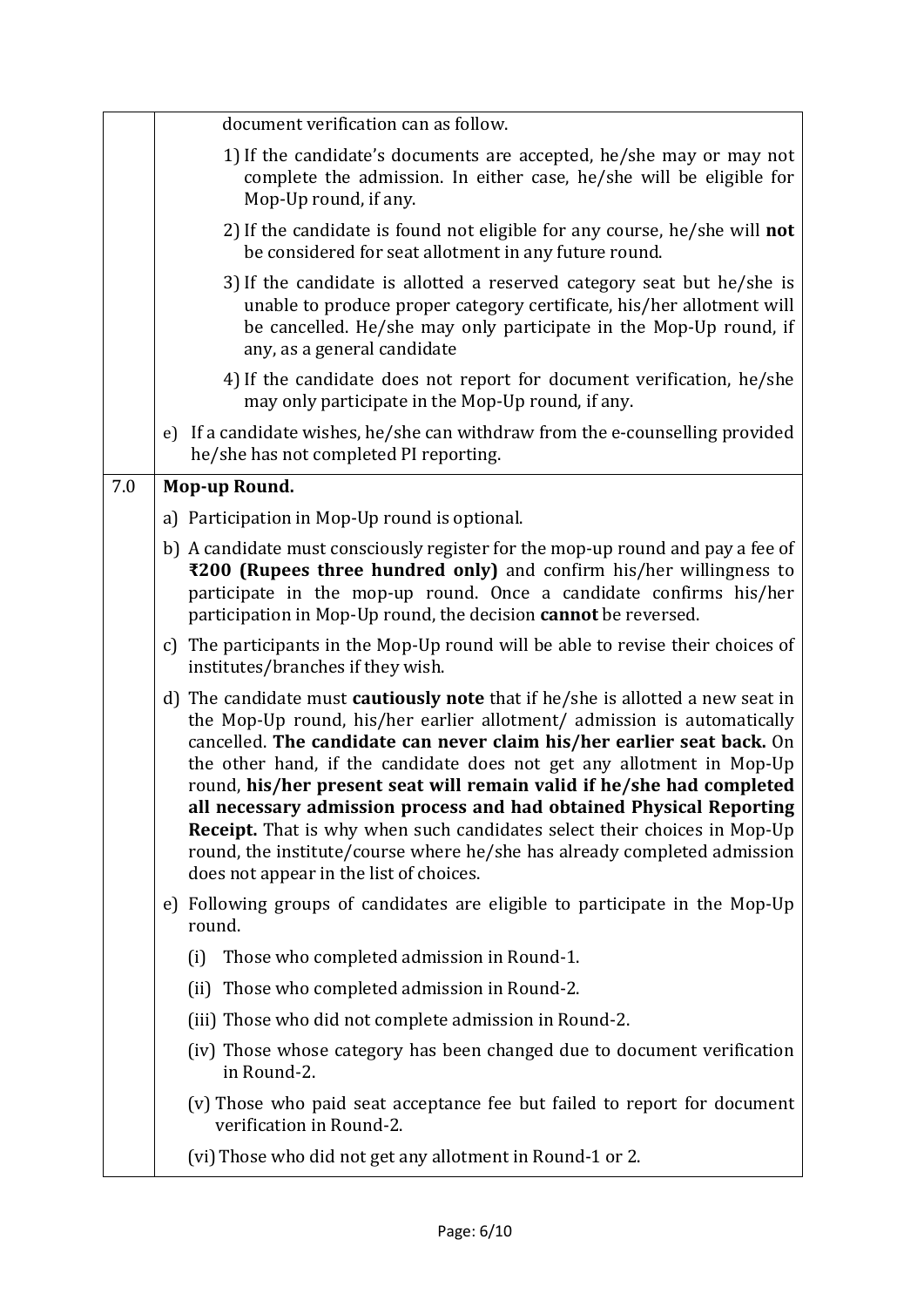|     | f) There will be only one Mop-Up round and it will be the last and final<br>round of counselling conducted by WBJEEB.                                                                                                                                                                                                                                                                                                                              |
|-----|----------------------------------------------------------------------------------------------------------------------------------------------------------------------------------------------------------------------------------------------------------------------------------------------------------------------------------------------------------------------------------------------------------------------------------------------------|
| 7.1 | Mop-Up round process: There can be following outcomes of the allotment of<br>Mop-Up round for the above five groups.                                                                                                                                                                                                                                                                                                                               |
|     | a) Those who completed admission in Round-1 or in Round-2:                                                                                                                                                                                                                                                                                                                                                                                         |
|     | (i) If they do not get any new allotment, they must continue with the<br>institute where they have taken admission.                                                                                                                                                                                                                                                                                                                                |
|     | (ii) If they get a new allotment, they must complete admission<br>procedure (PI reporting) of the new institute and collect Physical<br>Reporting Receipt.                                                                                                                                                                                                                                                                                         |
|     | b) Those who did not complete admission in Round-2 and Those whose<br>category has been changed due to document verification in Round-2: If they<br>get an allotment in Mop-Up round, they must complete admission<br>procedure (PI reporting) of the allotted institute and collect Physical<br>Reporting Receipt.                                                                                                                                |
|     | c) Those who paid seat acceptance fee but failed to report for document<br>verification in Round-2: If they get an allotment in Mop-Up round, they<br>must report to the institute for document verification and if documents are<br>accepted, complete the admission process, and collect Physical Reporting<br>Receipt.                                                                                                                          |
|     | d) Those who did not get any allotment in Round-1 or 2 but got an allotment<br>in Mop-Up Round: The candidate must pay seat acceptance fee and<br>download the allotment letter. Thereafter the candidate will report to the<br>institute for physical verification of documents. If the documents are<br>accepted, he/she must complete the admission process, and collect Physical<br>Reporting Receipt.                                         |
|     | e) If a candidate wishes, he/she can withdraw from the e-counselling provided<br>he/she has not completed PI reporting.                                                                                                                                                                                                                                                                                                                            |
| 4.0 | <b>General Rules: Valid throughout the counselling.</b>                                                                                                                                                                                                                                                                                                                                                                                            |
|     | a) The seat acceptance fee paid by candidates who complete the<br>admission process will be remitted to the respective institute after<br>closure of e-counselling. In case the candidate does not want to join or<br>continue in the institute, he/she will have to apply to that institute for any<br>refund. WBJEEB will not have any responsibility / liability in this regard<br>and will not entertain any communication in this connection. |
|     | b) Help Desk: Candidates can contact the Help Desk (1800 1023 781, 1800<br>3450 050) for help/clarification/grievance if required.                                                                                                                                                                                                                                                                                                                 |
|     | Automatic seat category up gradation: candidates may have automatic<br>c)<br>seat category up gradation in same institute and in same course if such<br>vacancies arise.                                                                                                                                                                                                                                                                           |
|     | d) Refund:                                                                                                                                                                                                                                                                                                                                                                                                                                         |
|     | i. If a candidate withdraws during the seat acceptance periods in round-1<br>or round-2 after paying the provisional admission fees, the amount will                                                                                                                                                                                                                                                                                               |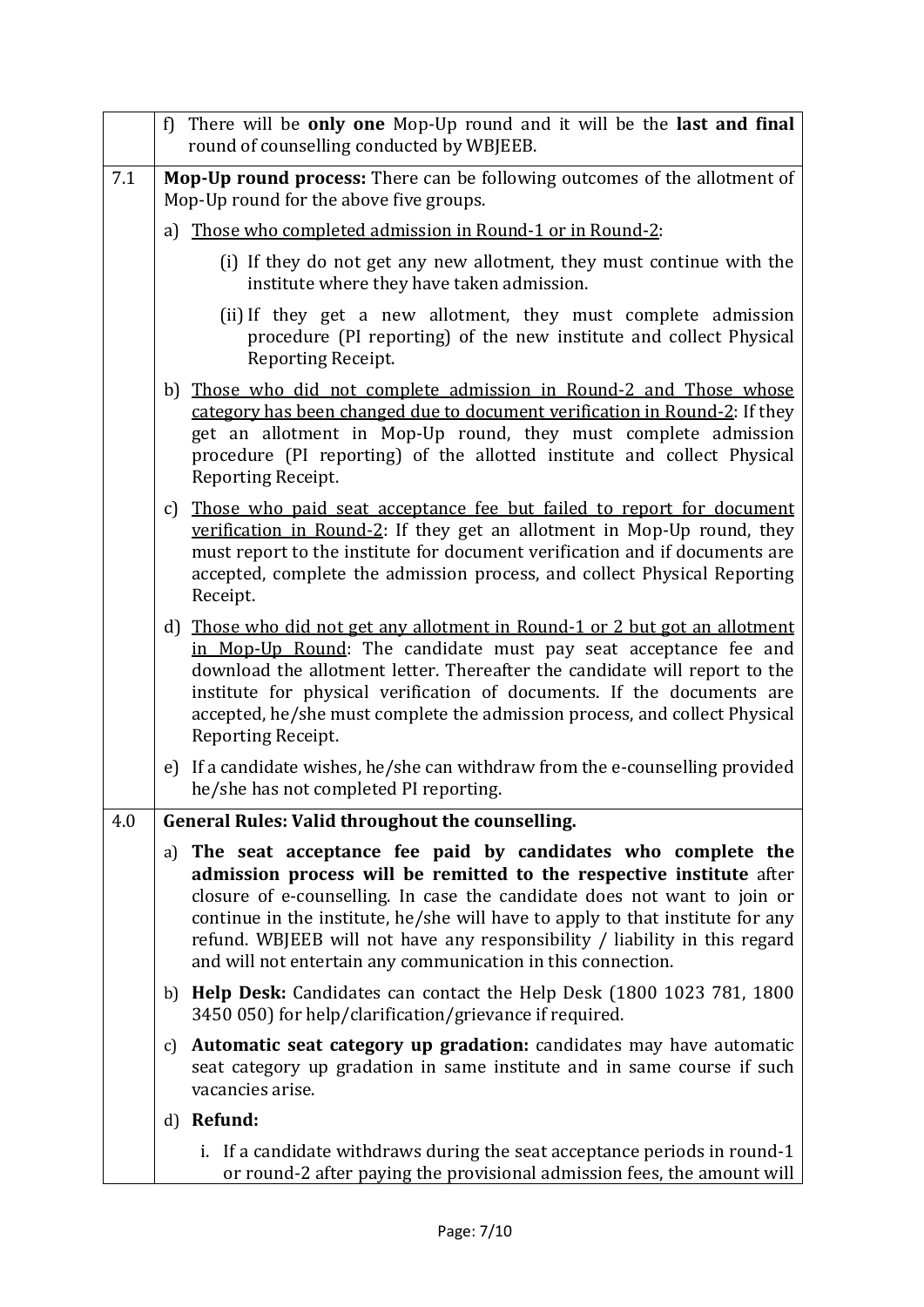|     | be refunded to him/her through on-line banking within a period of 60<br>days to 90 days after closure of all rounds of counselling. The candidate<br>will not have to take any action for the same.                                                                                                                                                                                                                                                                                                     |
|-----|---------------------------------------------------------------------------------------------------------------------------------------------------------------------------------------------------------------------------------------------------------------------------------------------------------------------------------------------------------------------------------------------------------------------------------------------------------------------------------------------------------|
|     | ii. If any candidate does not complete the admission process even after<br>paying the seat acceptance fee, part of the fee is returnable as per the<br>existing rule but subject to approval of the Board, for which the<br>candidates must follow the Refund Rules given in the notice section at<br>the web site.                                                                                                                                                                                     |
| 7.0 | Eligibility:                                                                                                                                                                                                                                                                                                                                                                                                                                                                                            |
| 7.1 | For the 4-year Degree Level Engineering and Technology Courses in all<br>institutes and for 4-year Degree-level Pharmacy Course in Jadavpur<br><b>University:</b>                                                                                                                                                                                                                                                                                                                                       |
|     | Candidates qualified in the WBJEE-2020 with General Merit Rank (GMR) can<br>participate for e-counselling. The merit-listed candidates of the JEE Main-2020<br>with All India Merit Rank (AIR) are also eligible for e-counselling and entitled<br>to participate against 10% of the sanctioned seats of the Self-financing Degree-<br>level Engineering & Technology Institutions of the State (as per the Seat-Matrix<br>provided by the Director of Technical Education, Government of West Bengal). |
| 7.2 | For the 4-year Degree-level Pharmacy Course<br>(except Jadavpur<br>University)                                                                                                                                                                                                                                                                                                                                                                                                                          |
|     | Candidates qualified in the WBJEE-2020 with Pharmacy Merit Rank (PMR) can<br>participate for e-counselling. The merit-listed candidates of the (JEE Main-<br>2020) with All India Merit Rank (AIR) are also eligible for e-counselling and<br>entitled to participate against 10% of the sanctioned seats (as per the Seat-<br>Matrix provided by the Director of Technical Education, Govt. of West Bengal).                                                                                           |
| 7.4 | For all the above courses, candidates must also fulfil the eligibility criteria as is<br>mentioned under clause 3.0 of the WBJEE-Information Bulletin 2019.                                                                                                                                                                                                                                                                                                                                             |
| 8.0 | Seat Matrix: Information on availability of seats in various institutions in<br>various branches in various categories as per the <b>Seat-Matrix</b> provided by the<br>Director of Technical Education, Govt. of West Bengal is given in the counselling<br>portals (www.wbjeeb.nic.in) and WBJEEB website (www.wbjeeb.in)                                                                                                                                                                             |
| 8.1 | <b>TFW Seats:</b> As per the TFW Scheme of AICTE, up to a maximum of 5% of the<br>approved seats which are supernumerary in nature shall be available for<br>admission through the WBJEE-2020 based on TFW Rank for various<br>institutions. Number of such seats available is reflected in the seat matrix.                                                                                                                                                                                            |
|     | However, availability of such reserved category seats shall be restricted to<br>students domiciled in West Bengal only.                                                                                                                                                                                                                                                                                                                                                                                 |
|     | Candidates claiming such seats must submit relevant Certificate issued from<br>the competent Authorities as given in clause 6.2 of the Information Bulletin for<br>WBJEE-2020.                                                                                                                                                                                                                                                                                                                          |
| 8.2 | PwD (Persons with Disabilities) Seats: Reservation of seats for PwD<br>candidates is available as per the relevant norms. The number of such seats are<br>shown in the Seat Matrix and detail reservation criteria are given in the                                                                                                                                                                                                                                                                     |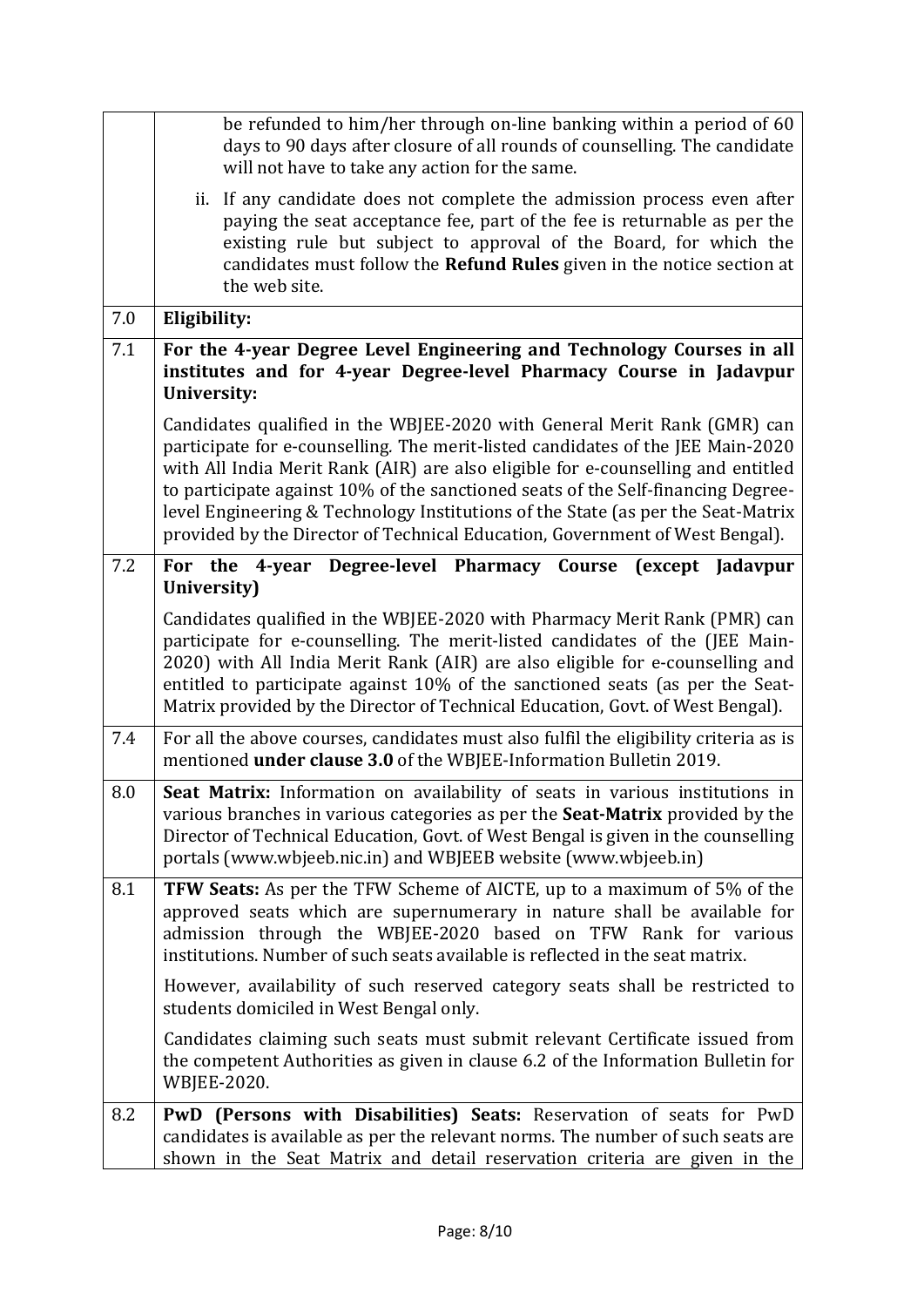|     | Information Bulletin for WBJEE-2020 under clause 5.1.3.                                                                                                                                                                                                                          |
|-----|----------------------------------------------------------------------------------------------------------------------------------------------------------------------------------------------------------------------------------------------------------------------------------|
|     | However, availability of such reserved category seats shall be restricted to<br>students domiciled in West Bengal only.                                                                                                                                                          |
|     | Candidates claiming such seats must submit relevant Certificate issued from<br>the competent Authorities as given in clause 5.1.3 of the Information Bulletin<br>for WBJEE-2020.                                                                                                 |
| 8.3 | Reservation of Seats for SC/ST/OBC-A/OBC-B category of students                                                                                                                                                                                                                  |
|     | Depending on the category of participating institutions, reservation of seats<br>for such category of students shall be available following the guidelines<br>given in clause 5.1 of the Information Bulletin for WBJEE-2020.                                                    |
|     | However, availability of such reserved category seats shall be restricted to<br>students domiciled in West Bengal only.                                                                                                                                                          |
|     | Candidates claiming such seats must submit relevant Certificate issued from<br>the competent Authorities as given in clause 5.1.1 and 5.1.2 of the<br>Information Bulletin for WBJEE-2020.                                                                                       |
|     | Candidates having OBC certificates dated before 31.12.2009 should have<br>them revalidated from the issuing authority, with either category OBC-A<br>or OBC-B is to be clearly mentioned.                                                                                        |
| 8.4 | Availability of seats for students under Defence Quota: Altogether, 13                                                                                                                                                                                                           |
|     | (thirteen) seats in Government Engineering & Technology Colleges and<br>University are available on supernumerary basis under this quota. Details of<br>such seats, along with the procedure of counselling will be notified separately<br>in the website of WBJEEB (wbjeeb.in). |
|     | Allotment of seats under this category shall be made on off-line basis by the<br>WBJEEB based on inter-se merit of applicants.                                                                                                                                                   |
|     | This allotment is outside the purview of the e-Counselling.                                                                                                                                                                                                                      |
| 9.0 | <b>Domicile requirement:</b>                                                                                                                                                                                                                                                     |
|     | a) Candidate must be a domicile of West Bengal for admission to                                                                                                                                                                                                                  |
|     | i.<br>Any seat in any Government aided Engineering / Technology<br>Pharmacy Colleges.<br>90% for general category seats in Jadavpur University.<br>ii.<br>Any seat in Aliah University<br>iii.                                                                                   |
|     | Any seat including general category seats in B. Tech. (Dairy Technology)<br>iv.<br>in West Bengal University of Animal & Fishery Sciences<br>Any reserved category seat (SC, ST, OBC-A, OBC-B, PwD, TFW) in any<br>V.                                                            |
|     | course in any institute.                                                                                                                                                                                                                                                         |
|     | Criteria to be treated as domicile of West Bengal and applicable proforma of<br>certificate is given in the Information Bulletin for WBJEE-2020 under clause<br>3.4.1                                                                                                            |
|     | Competent authority to issue domicile certificate is given in the Information<br>Bulletin for WBJEE-2020 under clause3.4.2                                                                                                                                                       |